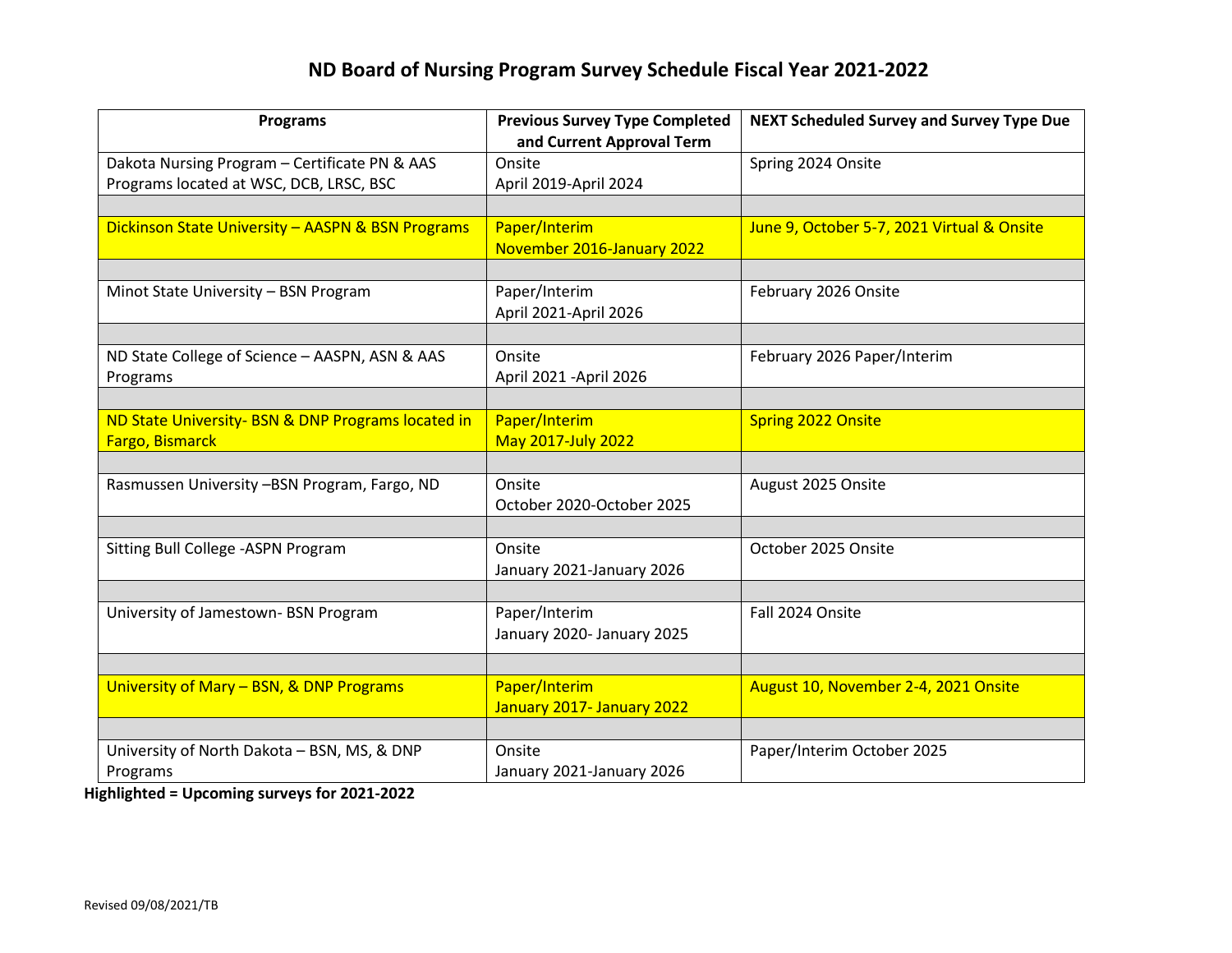### **ND Board of Nursing Program Survey Schedule Fiscal Year 2021-2022 Additional requirements associated with program survey recommendations or compliance concerns:**

- Compliance report required from the nurse administrator for the University of North Dakota, CNDP, DON, post-baccalaureate Doctor of Nursing Practice (PB-DNP) nurse anesthesia program by July 1, 2021 related to the exception to NDAC 54-03.2-04-08 Employment of Academically Unqualified Faculty, subsection 3. other circumstances as approved by the board for a period of no longer than five years. Master's prepared CRNA faculty must enroll in a doctorate program within one year of employment and the program must submit all requirements under NDAC 54-03.2-04-08.1 Faculty Developmental Program quarterly for each academically unqualified faculty member to ensure compliance with the required 85% academically prepared faculty requirement for the program.
- Progress report required from the nurse administrator for Concordia College, BAN Program by July 1, 2021 to provide evidence of progression with program compliance with 54-03.2-04-04. Baccalaureate or master's degree nurse education program faculty qualifications and 54-03.2-04-08. Employment of academically unqualified faculty.

Progress report required from the nurse administrator for Dakota Nursing Program Consortium, LRSC, Practical Nursing Certificate and Associate of Applied Science in Nursing Programs bi-annually for continued approval of the Nurse Apprenticeship Program Innovative Model providing evidence that desired outcomes are being met, and public protection not compromised. Progress reports must conform to the criteria set forth in the evaluation plan for the Nurse Apprenticeship Program with the first report due July 1, 2021. If a progress report indicates that students were adversely impacted by the innovation, the program will provide documentation of corrective measures undertaken and their effectiveness.

## **Present Timetable for Upcoming Surveys**

#### **Fall/Winter 2021**

- Dickinson State University, Onsite
- University of Mary, Onsite

#### **Spring 2022**

North Dakota State University, Onsite

#### **Spring 2024**

Dakota Nursing Program Consortium; WSC, DCB, LRSC, BSC, Onsite

#### **Fall 2024**

University of Jamestown, Onsite

#### **Fall/Winter 2025**

- Rasmussen University, Onsite
- Sitting Bull College, Onsite
- University of North Dakota, Paper/Interim